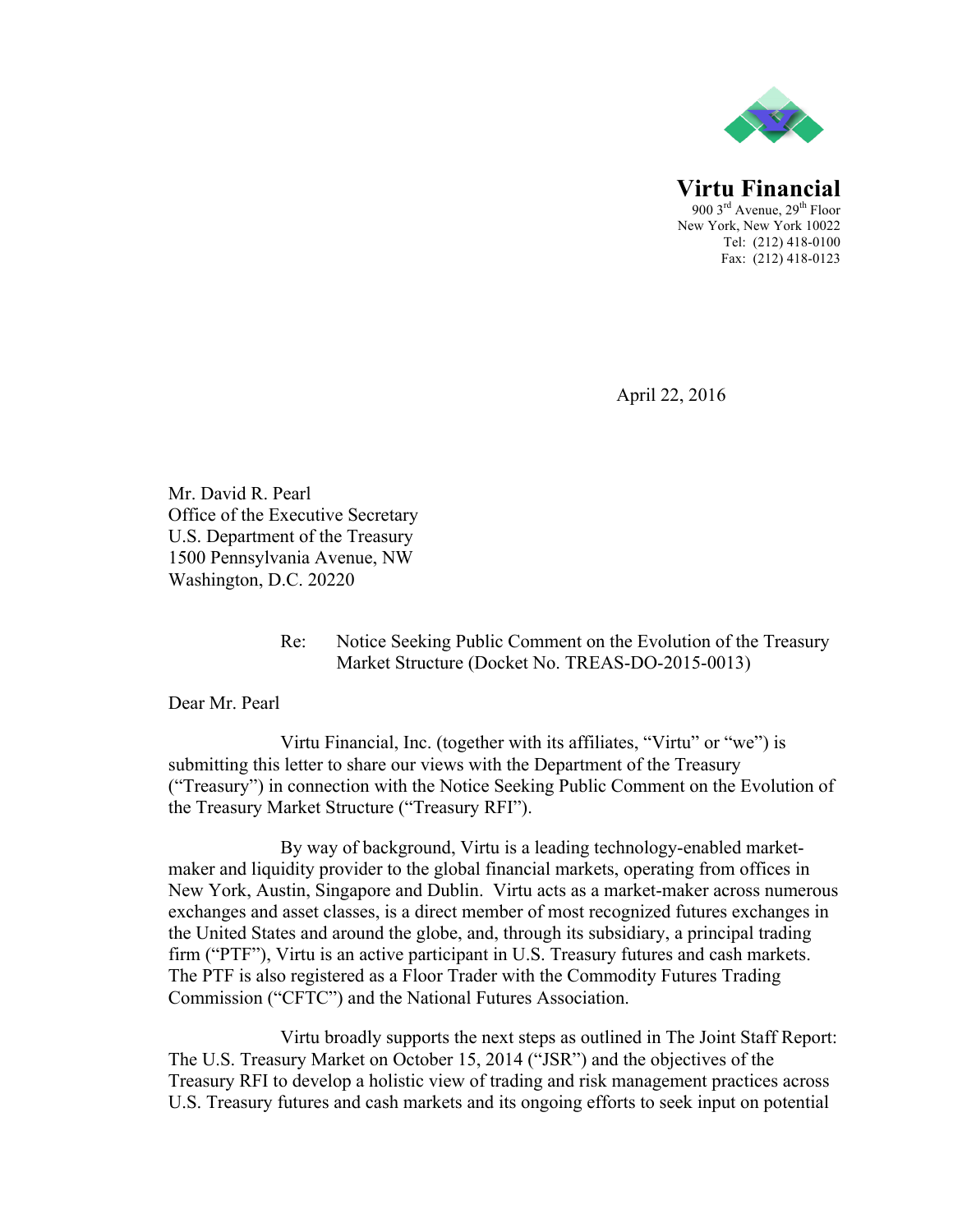improvements in Treasury market policies, practices and conduct. Further, we believe that greater interagency coordination in areas such as monitoring and surveillance will result in increased confidence in the Treasury markets and enhance market integrity.

While it is important to implement in the U.S. Treasury markets those best practices and standards that have worked well in other markets, we feel that this alignment should take into account the fundamental differences in the markets. As an example, we are a strong proponent of applying Reg ATS and Market Access Rule to the Treasury marketplace. We believe that these rules will lead to a more resilient and robust market.

As we discuss below in greater detail, we are supportive of the introduction of a transaction reporting requirement to the U.S. Treasury markets. The resulting data will not only improve the overall market, it could also inform future decisions regarding standards such as circuit breakers and volatility guards, which need detailed analysis. In addition, access to transaction level data will help the Treasury to effectively design surveillance to prevent manipulative and fraudulent acts.

According to several observers, U.S. Treasury trading in the dark markets is presumed to be equal in size to the lit markets. Also, roughly 60% of the volume in dealer-to-client trading is said to be in on-the-run Treasury securities. This fragmentation of the U.S. Treasury marketplace impedes price discovery. We believe that a best execution mandate might help enhance liquidity and safeguard the interest of the market's participants. Ultimately, there is no substitute to the ability of a client to access a published price.

Whereas market data for on-the-run Treasury securities is available in real-time from the main lit markets for a fee, the dealer-to-client market is effectively opaque. We believe that dealer-to-client trades should also be reported to a consolidated reporting facility together with dealer-to-dealer trades. We suggest that all electronically matched on-the-run trades should be reported to the reporting facility in real-time, and any trades that are matched manually (in chat rooms or telephonically) should be submitted to the reporting facility as soon as practicable but within 5 minutes of the transaction.

While we believe that the enhanced transparency resulting from a reporting facility for U.S Treasuries will result in a more robust market, reporting requirements must be sensitive to principal traders' ability and appetite to warehouse risk when necessary. To strike this balance, we would support lengthening the reporting requirement to 15 minutes for trades in excess of a specified volume threshold in on-therun Treasuries. We would expect such a delay to sufficiently address any concerns surrounding market impact. Similarly, an extended reporting window may be appropriate when considering reporting requirements for off-the-run Treasury securities which are traded less frequently.